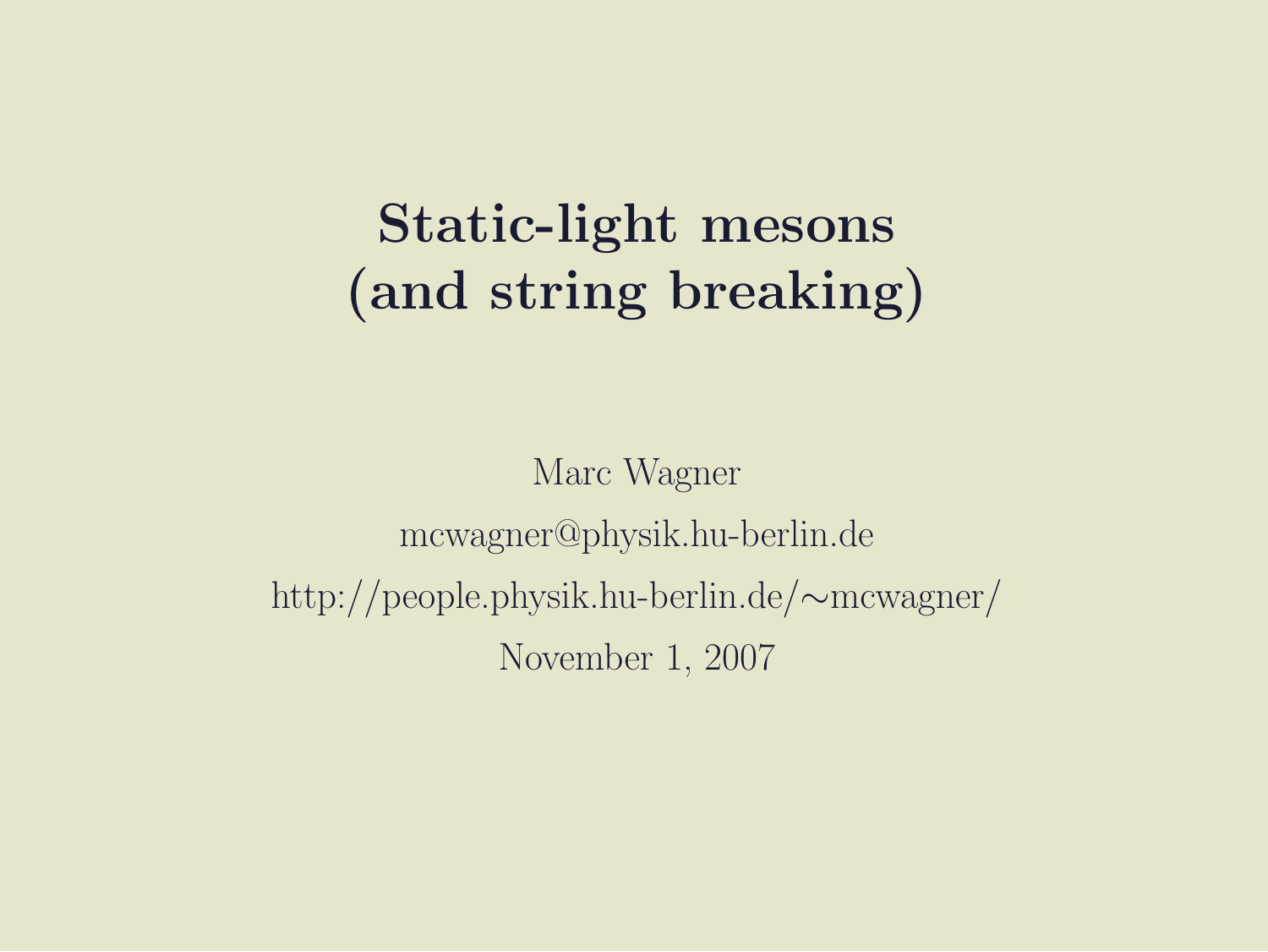### **Outline**

- Simulation setup.
- The static quark antiquark potential.
- Static-light mesons:
	- The static-light pseudoscalar meson.
	- The static-light meson spectrum.
- Smearing techniques:
	- Smearing of links in time direction (fat links, HYP1, HYP2).
	- APE smearing of spatial links.
	- Jacobi smearing of light quark operators.
- Summary and outlook.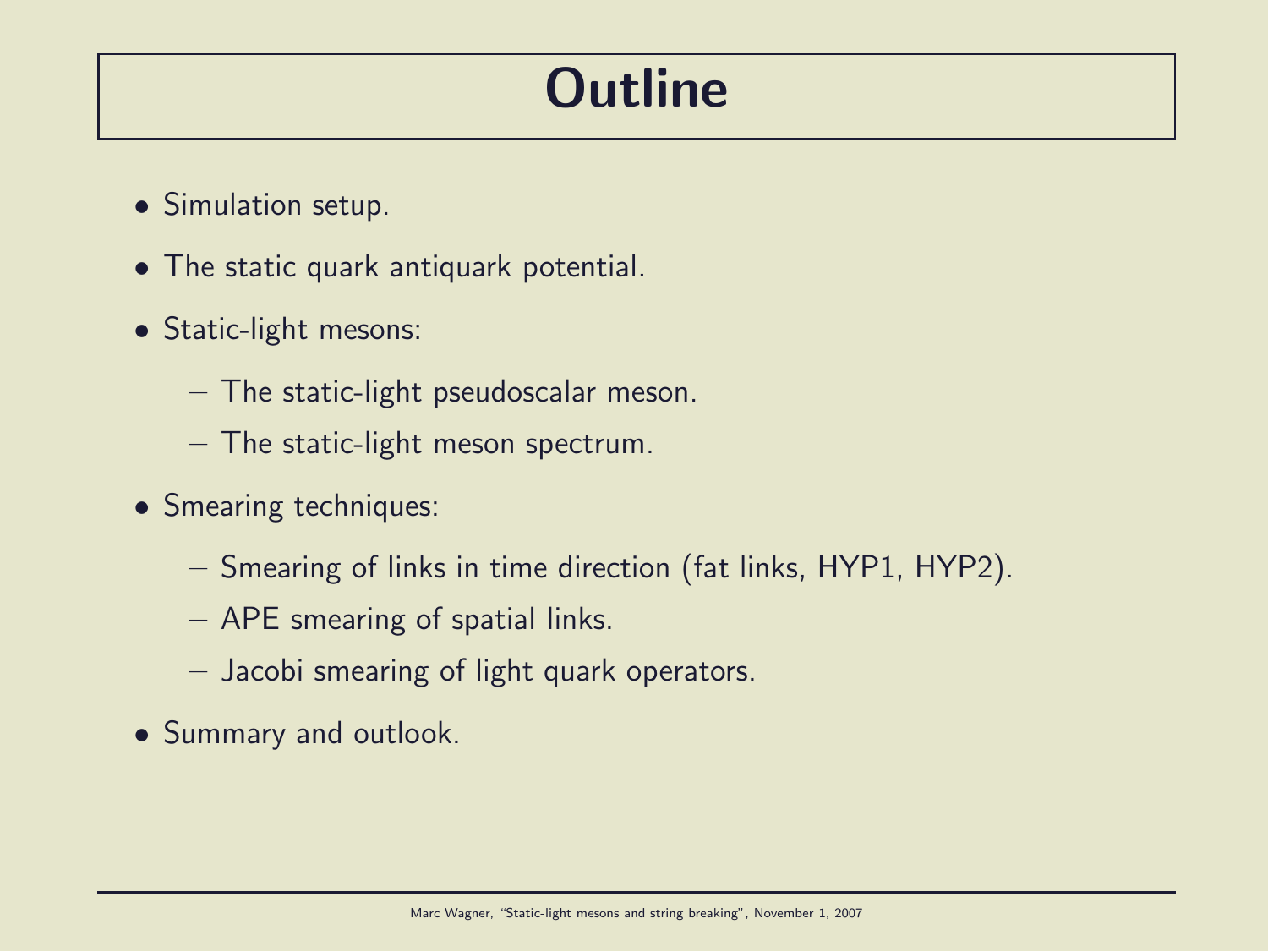#### Simulation setup

- $N_f = 2, \ \beta = 3.9, \ 24^3 \times 48$  lattice.
- Twisted mass Dirac operator

$$
Q^{(\chi)} = \gamma_{\mu} D_{\mu} + m + i\mu\gamma_5 , \quad m+4 = \frac{1}{2\kappa}
$$

with  $\kappa = 0.160856$ ,  $\mu = 0.0040$ .

- Identifying  $r_0 = 5.18$  with 0.5 fm sets the physical scale yielding a spatial lattice extension of 2.32 fm.
- The pseudoscalar meson mass  $m_{\text{ps}} = 0.136$  amounts to  $m_{\text{ps}} \approx 280 \text{ MeV}$ .
- At the moment, I only use  $48$  gauge configurations (1 out of  $50$  available)  $\rightarrow$  Statistical errors will be reduced by a factor of  $\approx$  7.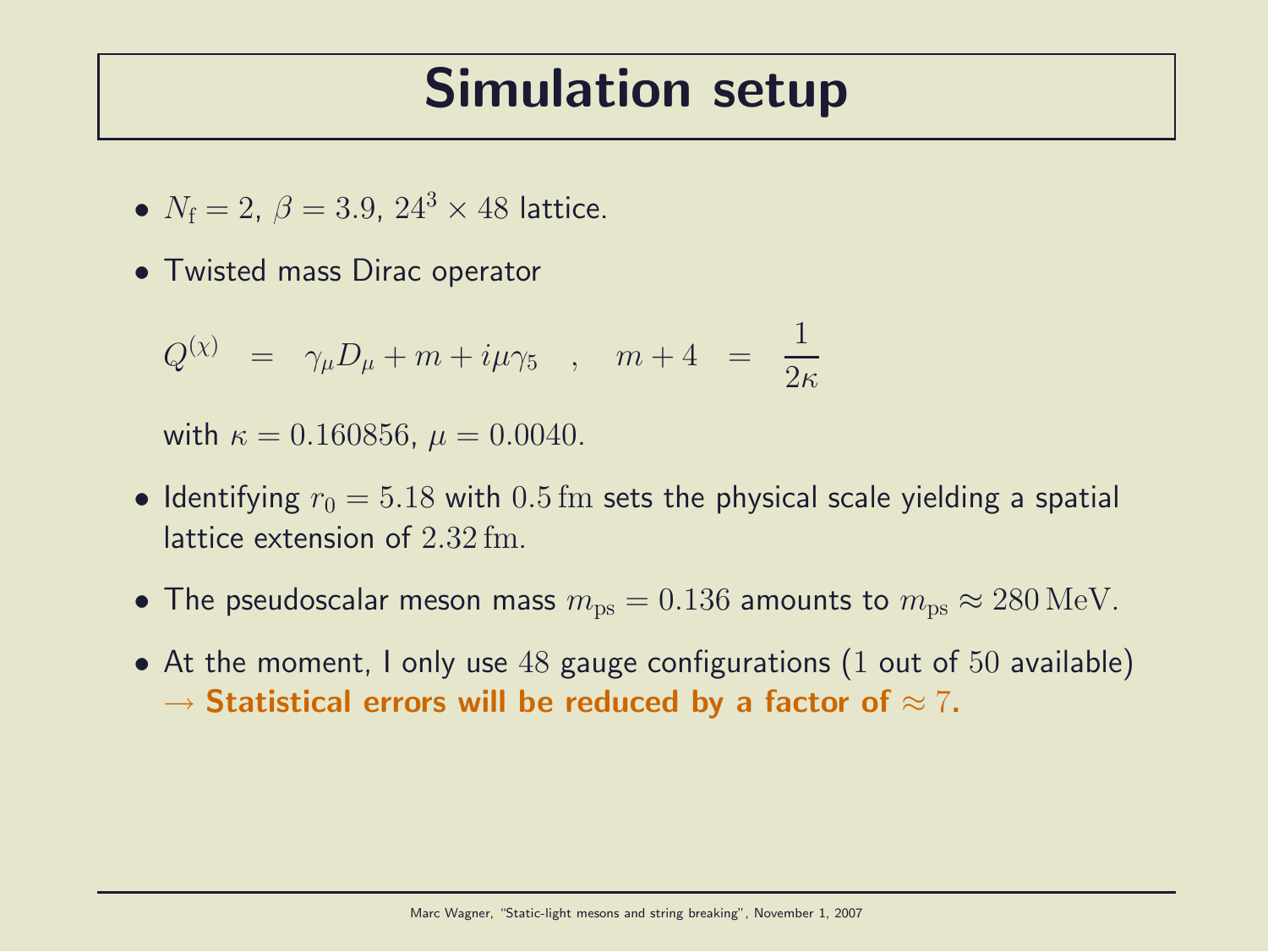## The static quark antiquark potential (1)

- Static quark antiquark potential  $V(R)$ : the energy of the lowest state containing an infinitely heavy quark and an infinitely heavy antiquark, separated by a distance  $R$ .
- $\bullet$  In principle  $V(R)$  can be computed via Wilson loops  $W_{(R,T)}$ :

$$
\langle 0 | \left( \bar{Q}(\mathbf{x}, T) U(\mathbf{x}, T; \mathbf{y}, T) Q(\mathbf{y}, T) \right)^{\dagger} \bar{Q}(\mathbf{x}, 0) U(\mathbf{x}, 0; \mathbf{y}, 0) Q(\mathbf{y}, 0) | 0 \rangle =
$$
  
\n
$$
= ... = # \langle W_{(R,T)} \rangle
$$
  
\n
$$
V(R) = -\frac{1}{a} \lim_{T \to \infty} \left( \ln \langle W_{(R,T)} \rangle - \ln \langle W_{(R,T-1)} \rangle \right).
$$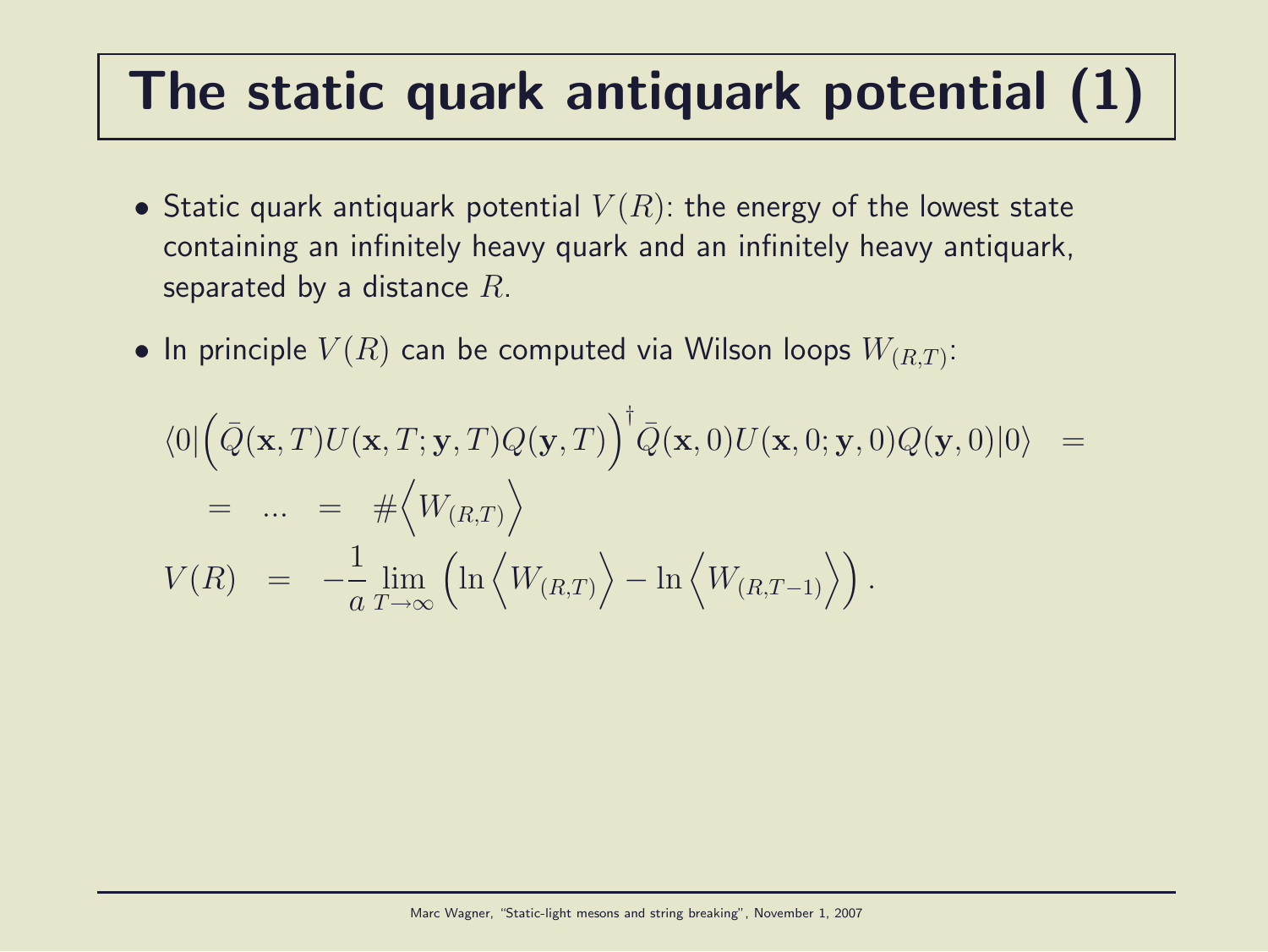## The static quark antiquark potential (2)

- In practice we have "moderate T separations" instead of  $T \to \infty$ :
	- Wilson loops work well for  $R < R_{\rm sb}$  ( $R_{\rm sb}$ : string breaking distance).
	- Wilson loops fail for  $R > R_{\rm sh}$ :
		- ∗ The potential is still linearly rising, i.e. there seems to be no string breaking.
		- \* Reason:  $Q(\mathbf{x}, 0)U(\mathbf{x}, 0; \mathbf{y}, 0)Q(\mathbf{y}, 0)|0\rangle$  has poor overlap to the lowest state for  $R > R_{\rm sh}$  (a "two meson state").
	- Solution:
		- ∗ Instead of a single state use a whole set of states containing not only "string states" but also two meson states, i.e.  $\overline{Q}(\mathbf{x}, 0)\gamma_5q(\mathbf{x}, 0)\overline{q}(\mathbf{y}, 0)\gamma_5Q(\mathbf{y}, 0)|0\rangle.$
		- ∗ Extract the potential from the corresponding correlation matrix.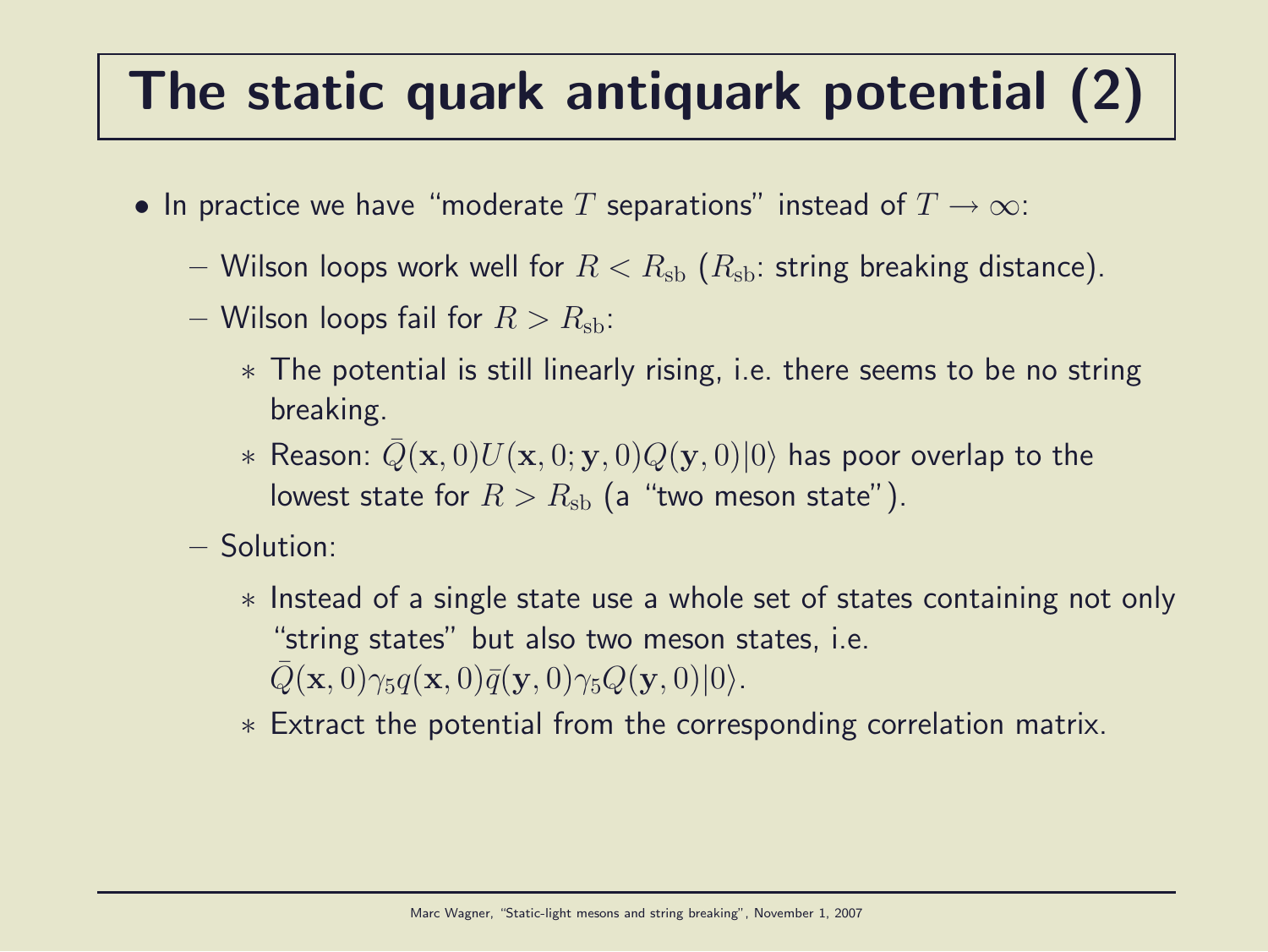# The static quark antiquark potential (3)

- Nevertheless, the "pure Wilson loop potential" is a useful quantity:
	- Determine  $r_0$  (set the physical scale).
	- Obtain an estimate of the mass of the lightest static-light meson  $M_{\text{ps}}$ :
		- ∗ Assume a value for the string breaking distance, e.g.  $R_{\rm sh} \approx 1.25$  fm.  $∗ M_{\text{ps}} ≈ V(R_{\text{sb}})/2.$
- To obtain an acceptable signal-to-noise ratio smearing techniques are indispensable:
	- HYP2 smearing of links in time direction to reduce the static quark self energy.
	- APE smearing of spatial links to enhance the ground state overlap of  $Q(\mathbf{x},0)U(\mathbf{x},0;\mathbf{y},0)Q(\mathbf{y},0)|0\rangle$  (create a state with a flux tube resembling that of the lowest lying state).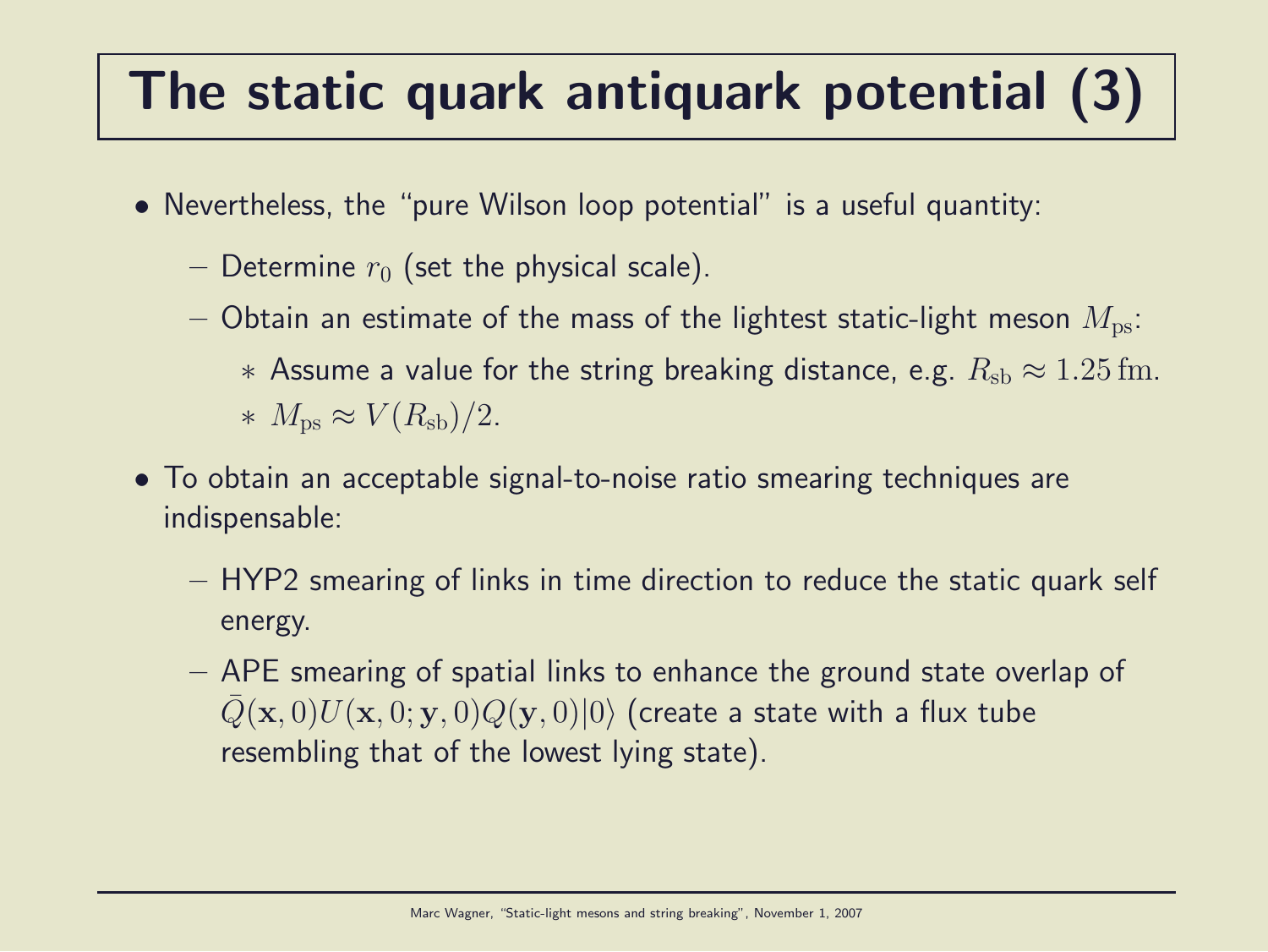#### The static quark antiquark potential (4)

• Fit with 
$$
V(R) = V_0 - \alpha/R + \sigma R
$$
:

- $r_0 = 5.11(3)$  (consistent with the "official ETMC value"  $r_0 = 5.18(6)$ ).
- Estimate of the static-light pseudoscalar meson mass, when assuming  $R_{\rm sb} = 1.25$  fm:  $M_{\rm ps} \approx 0.412$ .

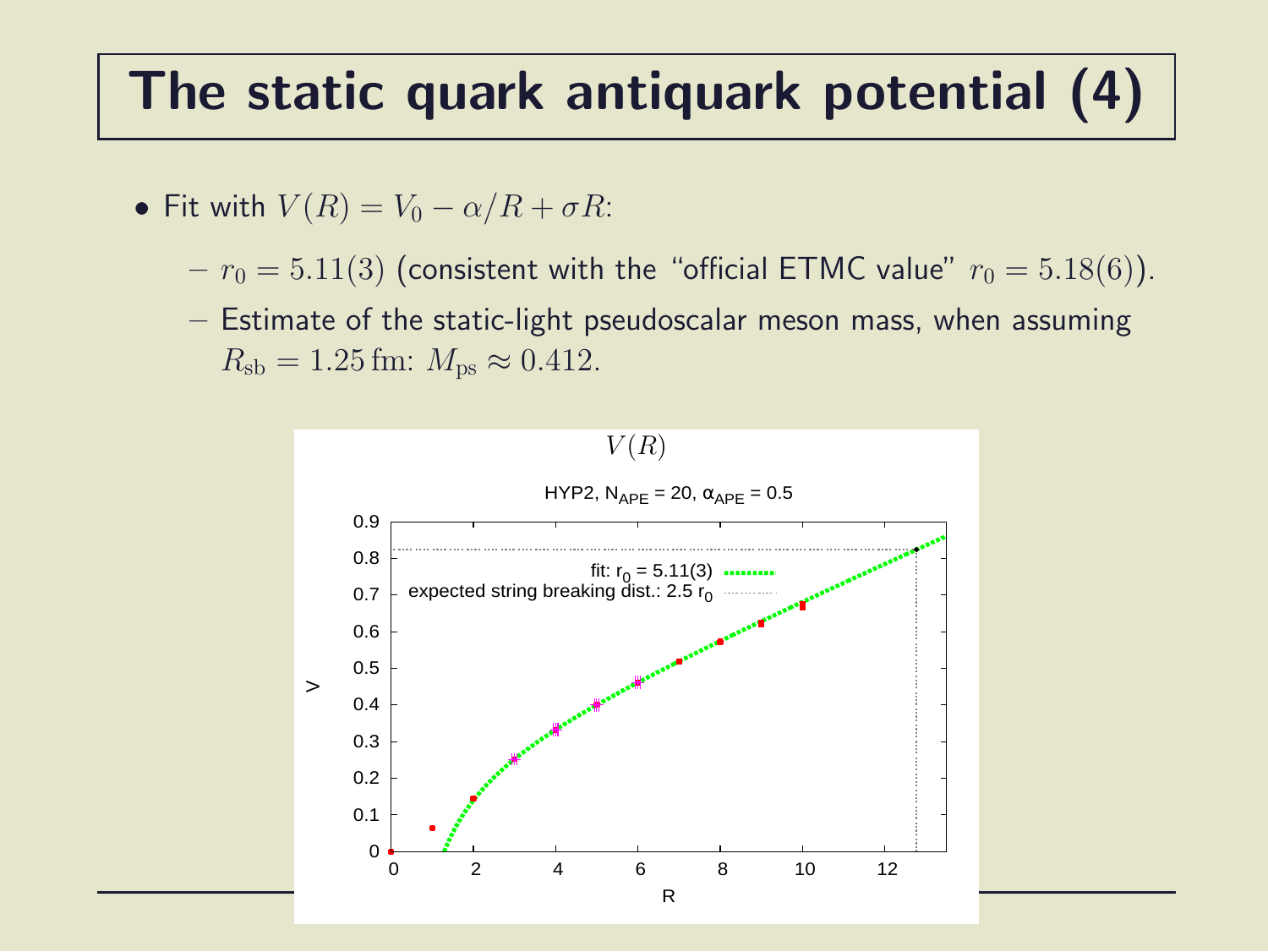## The static-light pseudoscalar meson (1)

• Determine the mass of the static-light pseudoscalar meson from the exponential fall off of the correlation function

$$
\mathcal{C}^{(\bar{q}\gamma_5 Q)}(T) = \langle 0|\Big(\bar{q}(\mathbf{x},T)\gamma_5 Q(\mathbf{x},T)\Big)^{\dagger}\bar{q}(\mathbf{x},0)\gamma_5 Q(\mathbf{x},0)|0\rangle.
$$

• The propagator of the static quark is analytically known (essentially a Wilson line):

$$
\mathcal{C}^{(\bar{q}\gamma_5 Q)}(T) \propto \n\left\langle \text{Tr}\left(\frac{1+\gamma_0}{2} P\left\{\exp\left(\pm i \int_0^T dz_0 A_0(\mathbf{x}, z_0)\right)\right\} ((D^{(q)})^{-1})(\mathbf{x}, T; \mathbf{x}, 0)\right)\right\rangle
$$

 $(Tr(\ldots))$  denotes the trace in spin and color space).

 $\bullet$  Note that  $(D^{(q)})^{-1}$  is a propagator in the physical basis; just using a propagator in the twisted basis yields incorrect results (in contrast to light-light mesons)!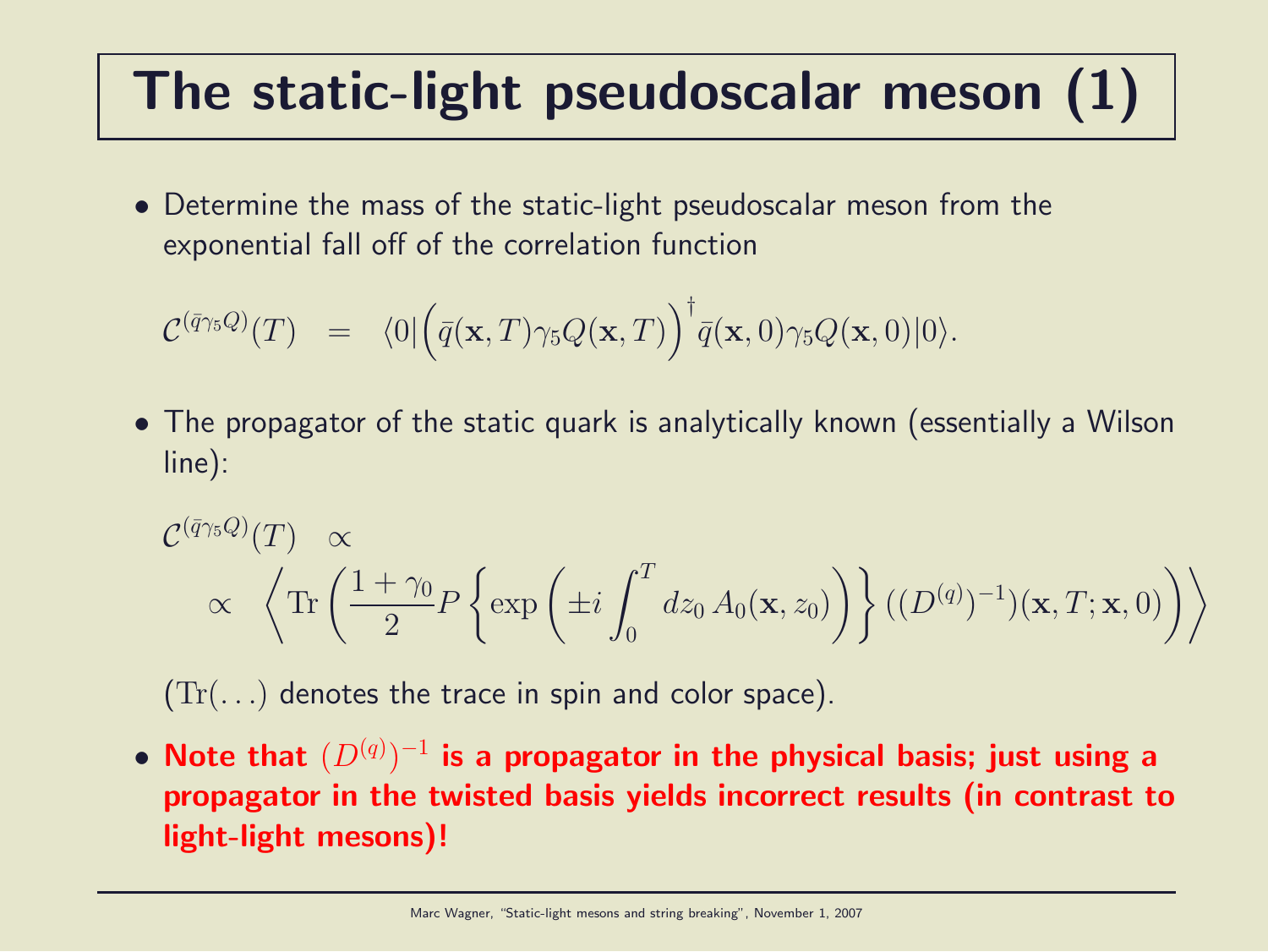### The static-light pseudoscalar meson (2)

 $\bullet\,$  Use stochastic propagators  $\phi^{(\alpha)}(x)=((D^{(q)})^{-1})(x,y)\xi^{(\alpha)}(y)$ , where  $\xi^{(\alpha)}(x)$ are  $Z2$ -spin diluted timeslice sources:

$$
((D^{(\chi,1)})^{-1})(\mathbf{x},T;\mathbf{x},0) \approx \sum_{\alpha} \phi^{(\alpha)}(\mathbf{x},T)(\xi^{(\alpha)})^{\dagger}(\mathbf{x},0).
$$

- The information contained in the gauge configurations is exploited more fully, compared to using point sources, when performing the same number of inversions; this in turn significantly reduces statistical errors.
- To double statistics, compute the correlation function both in positive and in negative time direction.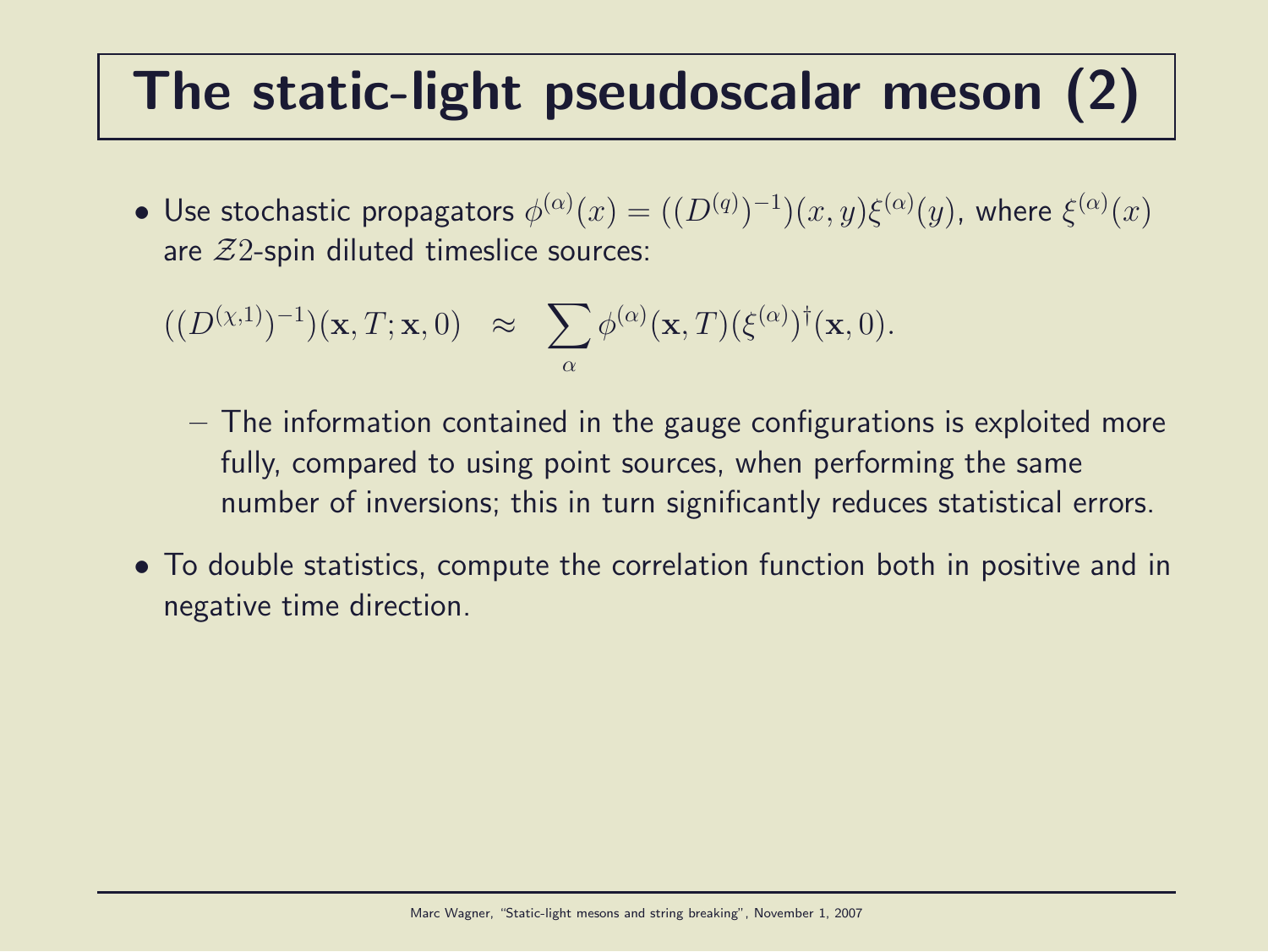## The static-light pseudoscalar meson (3)

- Again, smearing is indispensable:
	- HYP2 smearing of links in time direction to reduce the static quark self energy.
	- Jacobi smearing of light quark operators and APE smearing of spatial links to enhance the ground state overlap of  $\bar{q}(\mathbf{x},0)\gamma_5Q(\mathbf{x},0)|0\rangle$  (create a state resembling the lightest static-light pseudoscalar meson).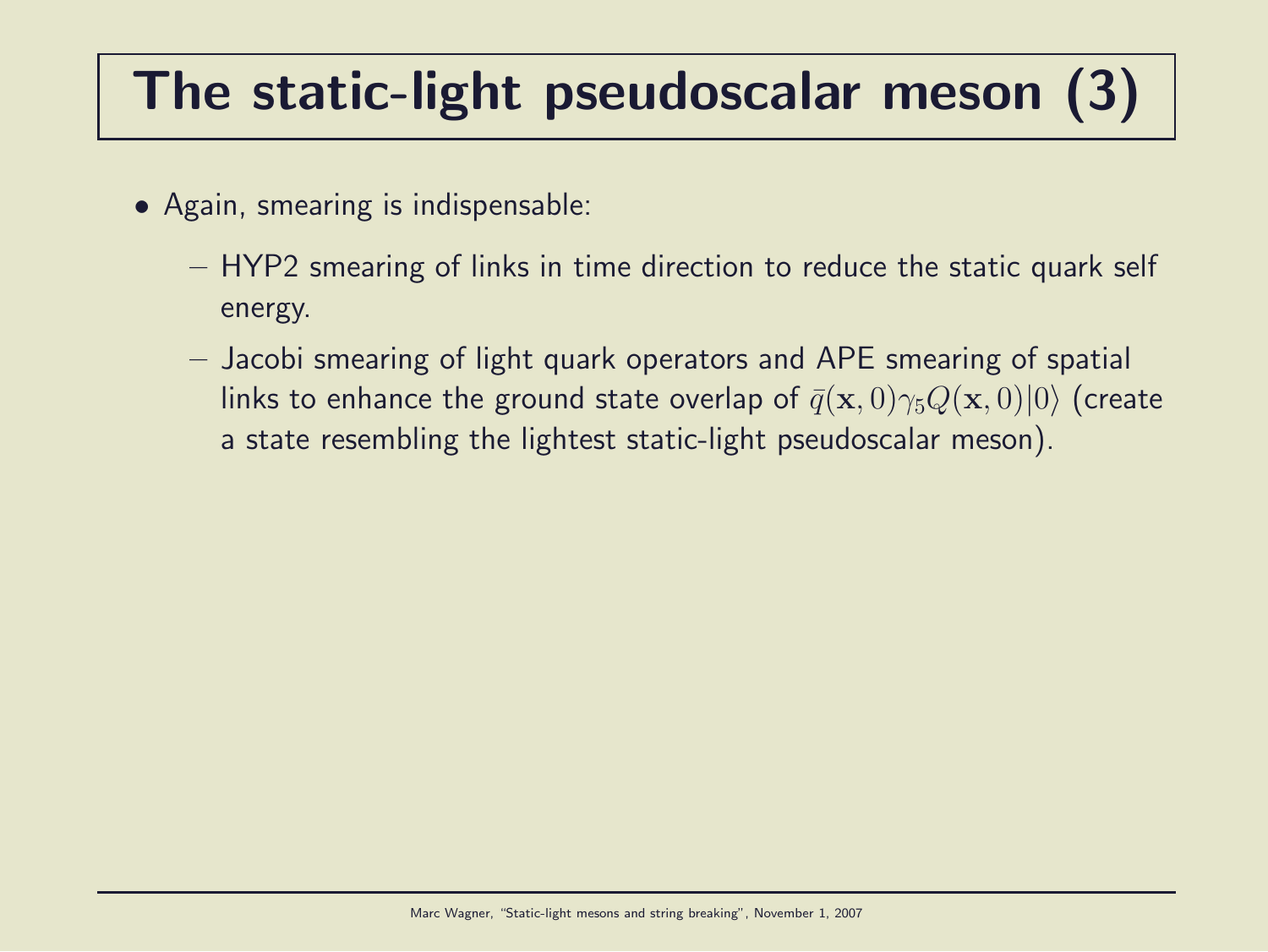### The static-light pseudoscalar meson (4)

• Effective static-light pseudoscalar meson mass:

$$
M_{\text{ps}}^{\text{effective}}(T) = -\frac{1}{a} \left( \ln \left( \mathcal{C}^{(\bar{q}\gamma_5 Q)}(T) \right) - \ln \left( \mathcal{C}^{(\bar{q}\gamma_5 Q)}(T-1) \right) \right).
$$

• Excellent agreement with the estimate obtained by considering the pure Wilson loop potential and assuming  $R_{sb} \approx 1.25$  fm.

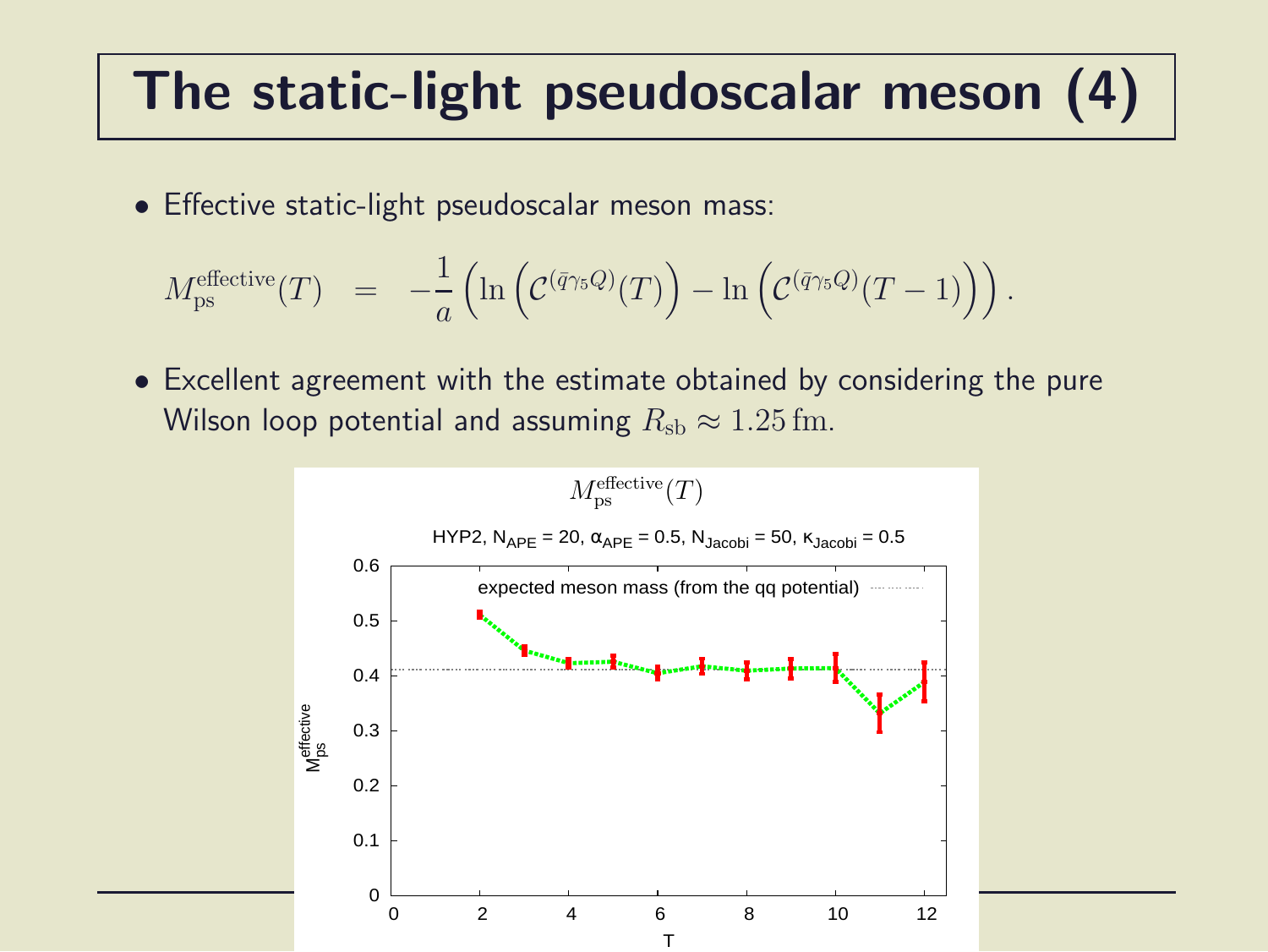### The static-light meson spectrum (1)

- To compute the static light spectrum, consider extended "meson creation operators" with different spatial structure and different spin structure, yielding "well defined" total angular momentum.
- Static-light meson masses are degenerate with respect to the "heavy spin".
- Therefore, it is common to label static-light mesons by  $L_{+}$ , where L is the angular momentum quantum number and  $\pm$  describes the coupling of the "light spin", i.e.  $J = L \pm 1/2$ .
- Of course, parity is also a good quantum number.
- Since static-light mesons are made from non-identical quarks, charge conjugation is not a useful quantum number (static-light meson masses are degenerate with respect to charge conjugation).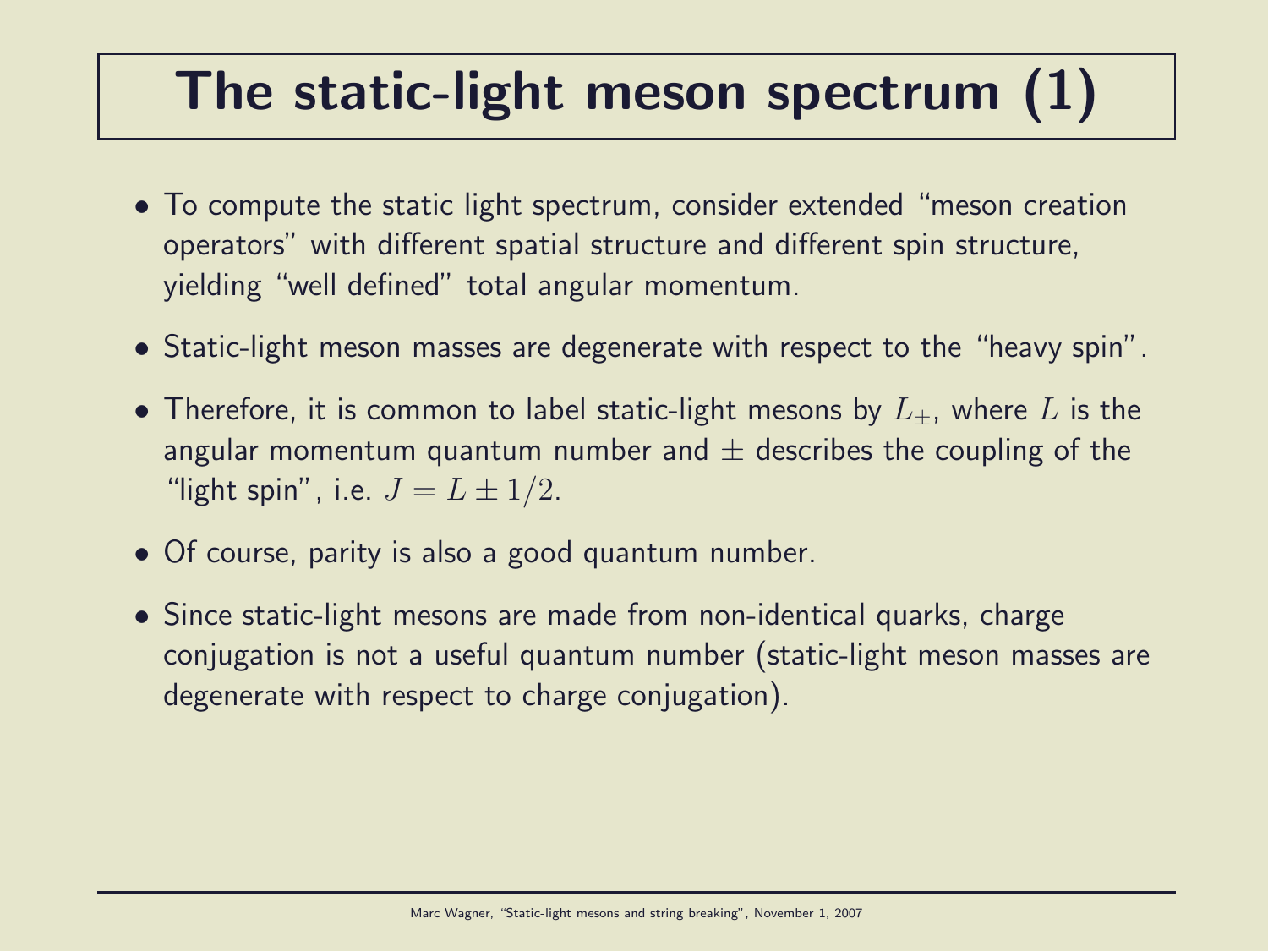## The static-light meson spectrum (2)

• General form of meson creation operators (continuum version):

$$
\bar{Q}(\mathbf{x}) \int d\hat{\mathbf{n}} \Gamma(\hat{\mathbf{n}}) U(\mathbf{x}; \mathbf{x} + d\hat{\mathbf{n}}) q(\mathbf{x} + d\hat{\mathbf{n}}),
$$

where  $\Gamma$  is a combination of spherical harmonics ( $\rightarrow$  angular momentum) and  $\gamma$ -matrices ( $\rightarrow$  spin).

- For any given  $\Gamma$  the total angular momentum quantum number(s) can be obtained by applying the Wigner-Eckart theorem.
- In this talk:

| common   |                               |       |      | total angular |       |
|----------|-------------------------------|-------|------|---------------|-------|
| notation | $\mathbf{\overline{X}}$       | $I^P$ | spin | momentum      |       |
| $\cup$ - | $\gamma_5$                    |       |      |               |       |
| $P_{-}$  | $\gamma_i x_i$                |       |      |               |       |
| $P_{+}$  | $\gamma_1 x_1 - \gamma_2 x_2$ |       |      | $2^{+}$       | (3/2) |
|          | $\sqrt{3}(x^2 - x)$<br>$u^2$  |       |      |               | Ğ     |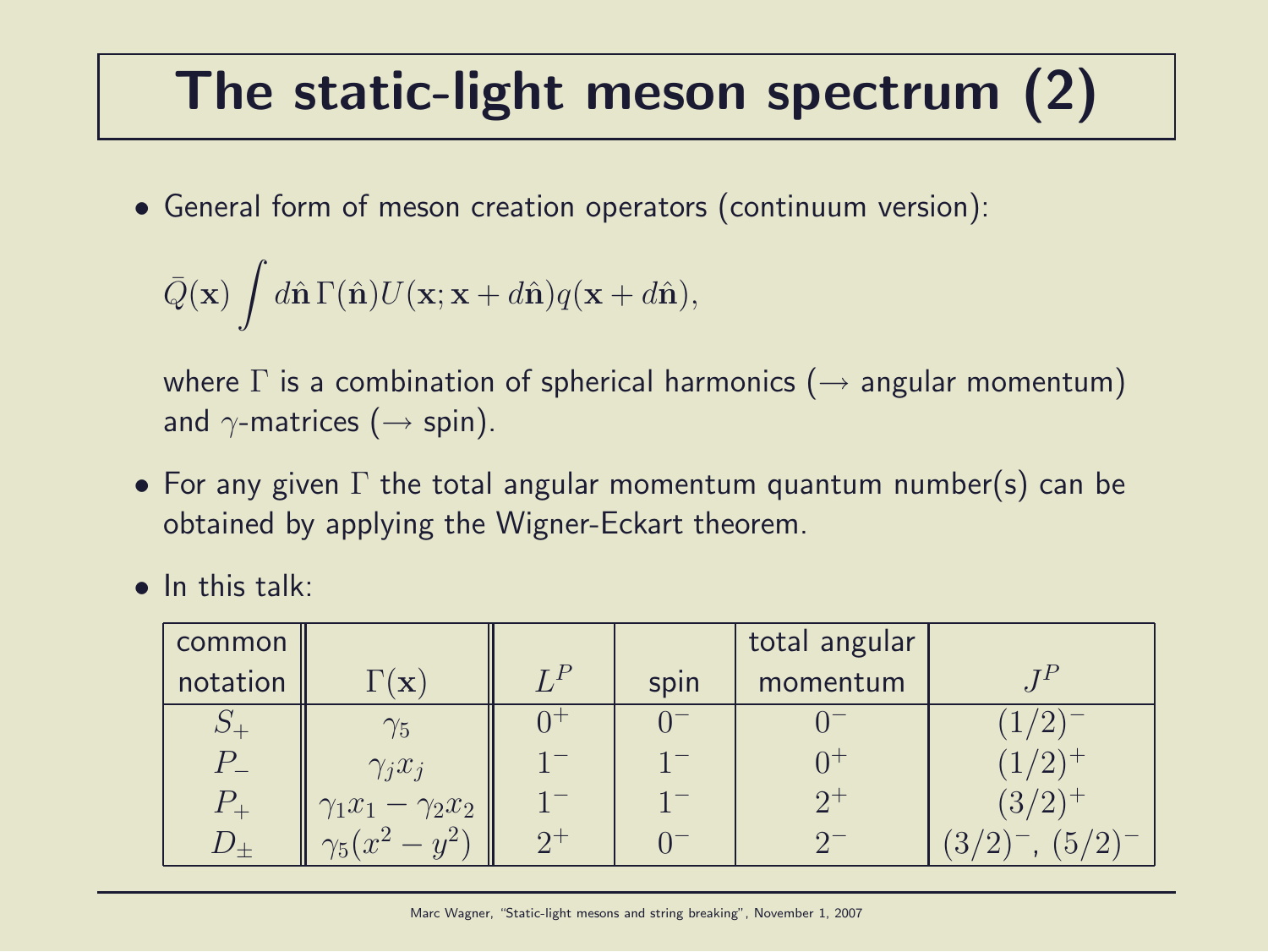### The static-light meson spectrum (3)

• General form of meson creation operators (lattice version):

$$
\bar{Q}(\mathbf{x}) \sum_{\hat{\mathbf{n}}=\pm \mathbf{e}_1, \pm \mathbf{e}_2, \pm \mathbf{e}_3} \Gamma(\hat{\mathbf{n}}) U(\mathbf{x}; \mathbf{x} + d\hat{\mathbf{n}}) q(\mathbf{x} + d\hat{\mathbf{n}}) , \quad d \in \mathbb{N}_+.
$$

- To determine the total angular momentum quantum numbers,  $\Gamma$  has to be expanded in terms of spherical harmonics, which is always an infinite sum.
- Therefore, lattice operators have no well defined total angular momentum quantum numbers; they always create an infinite superposition of total angular momentum eigenstates (literature: discrete rotation group  $O<sub>h</sub>$ , representations  $A_1$ ,  $A_2$ ,  $E$ ,  $T_1$ ,  $T_2$ ).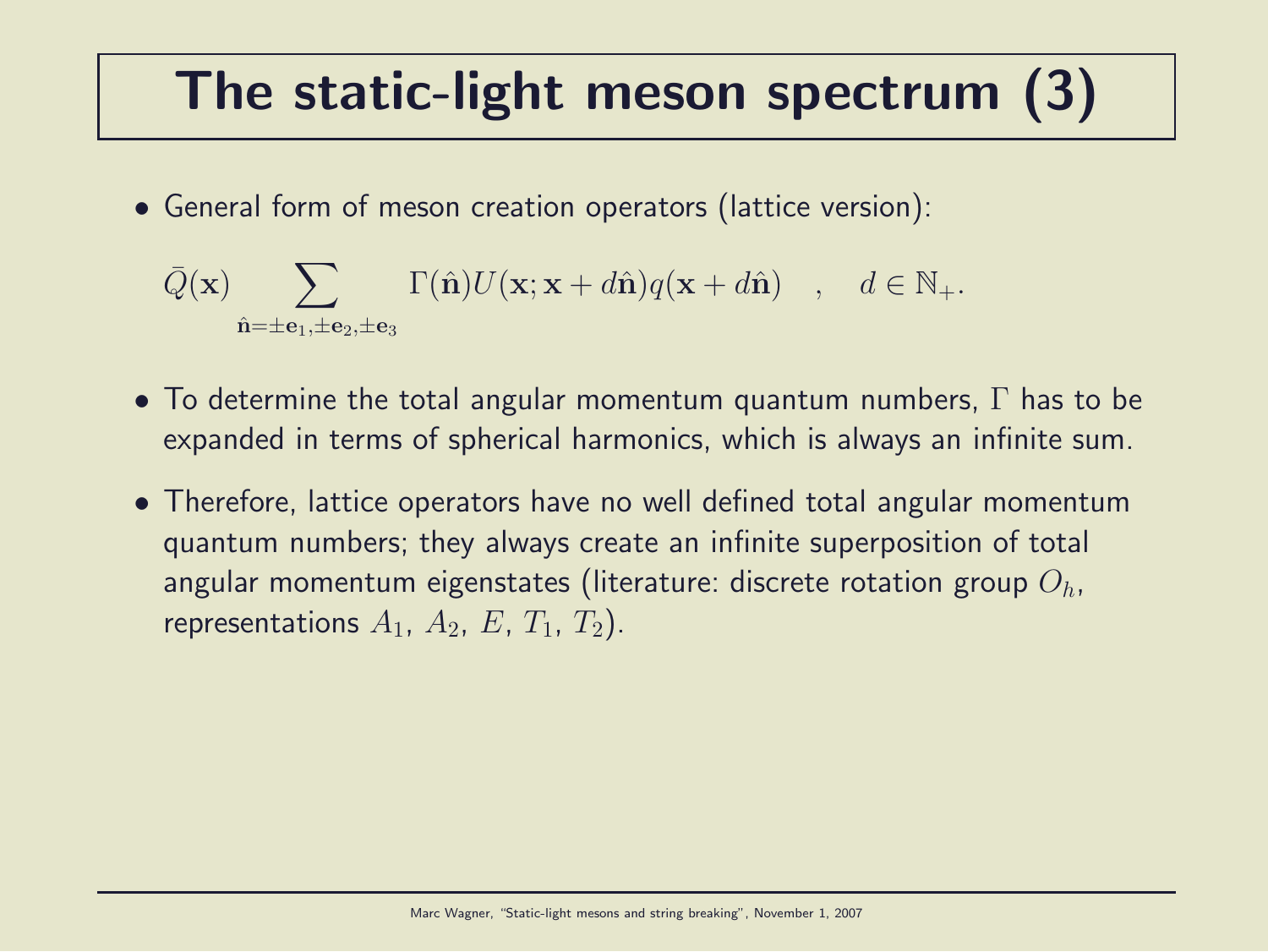#### The static-light meson spectrum (4)

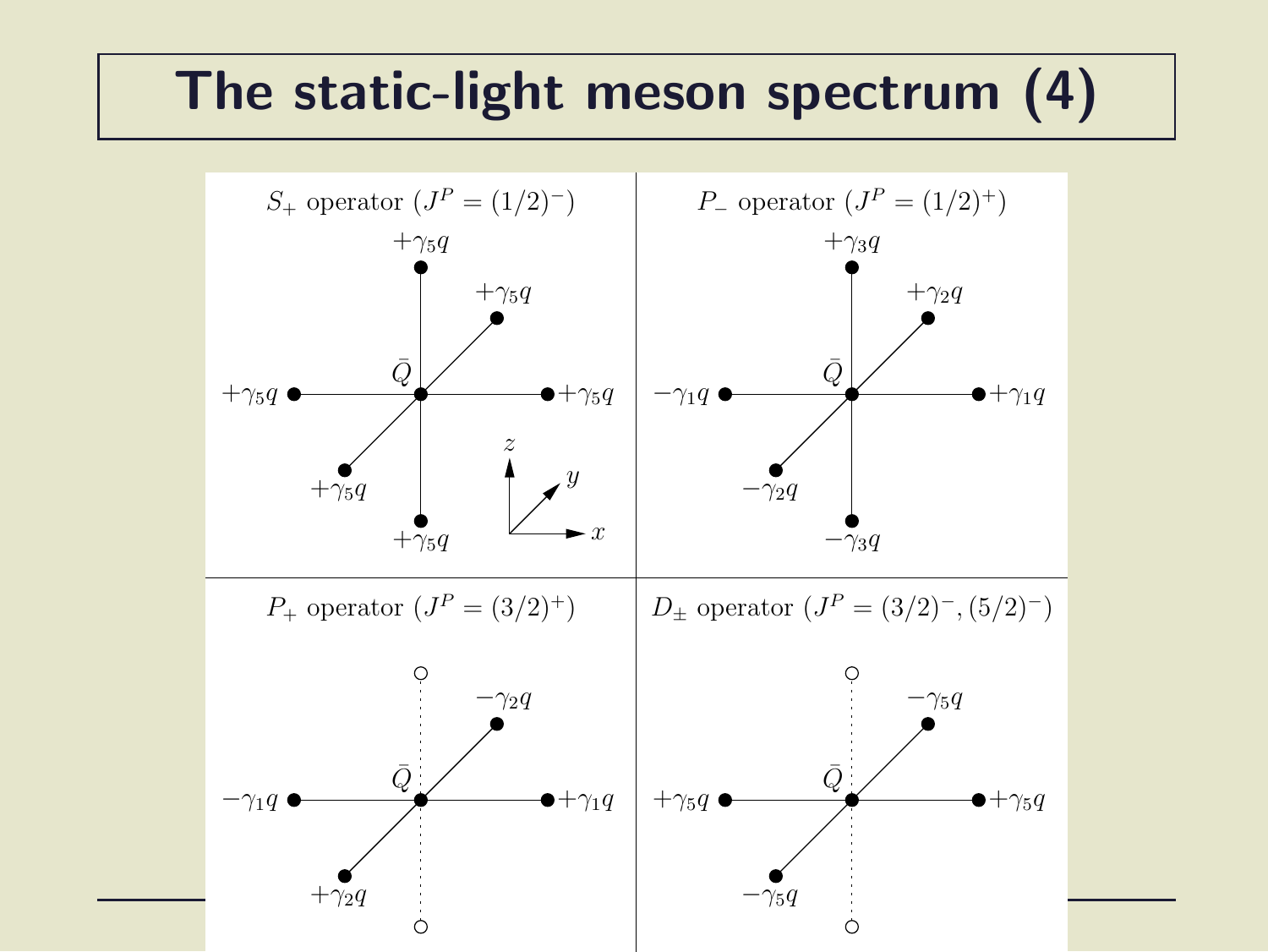### The static-light meson spectrum (5)

- To increase the ground state overlap and to compute excited states, use a whole set of states (usually three states obtained by applying the same operator with different smearing levels).
- Effective static-light meson masses are in qualitative agreement with results from literature:
	- A. M. Green, J. Koponen, C. McNeile, C. Michael and G. Thompson [UKQCD Collaboration], Phys. Rev. D 69, 094505 (2004) [arXiv:hep-lat/0312007].
	- $-$  T. Burch and C. Hagen, Comput. Phys. Commun. 176, 137 (2007) [arXiv:hep-lat/0607029].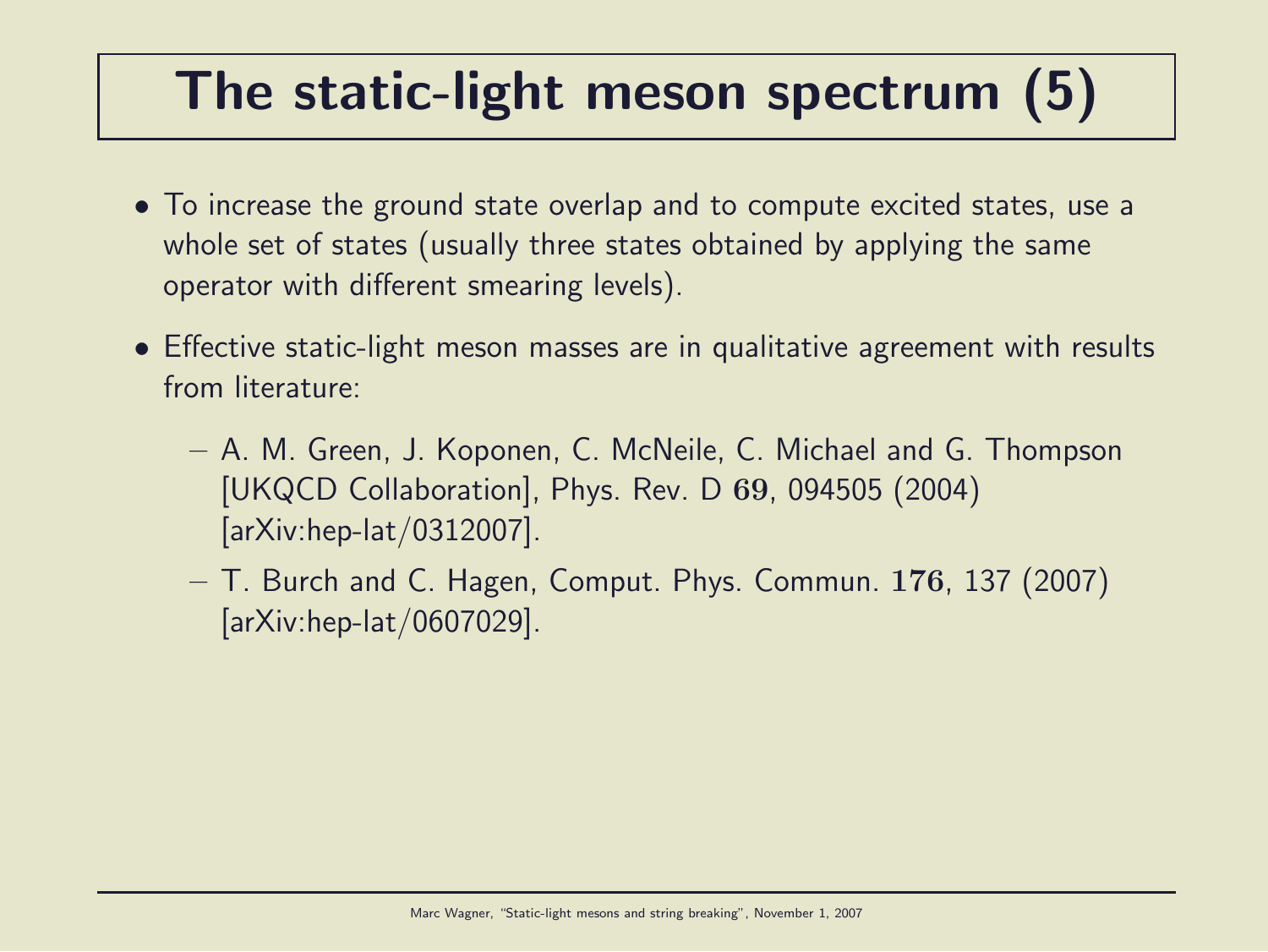#### The static-light meson spectrum (6)



Marc Wagner, "Static-light mesons and string breaking", November 1, 2007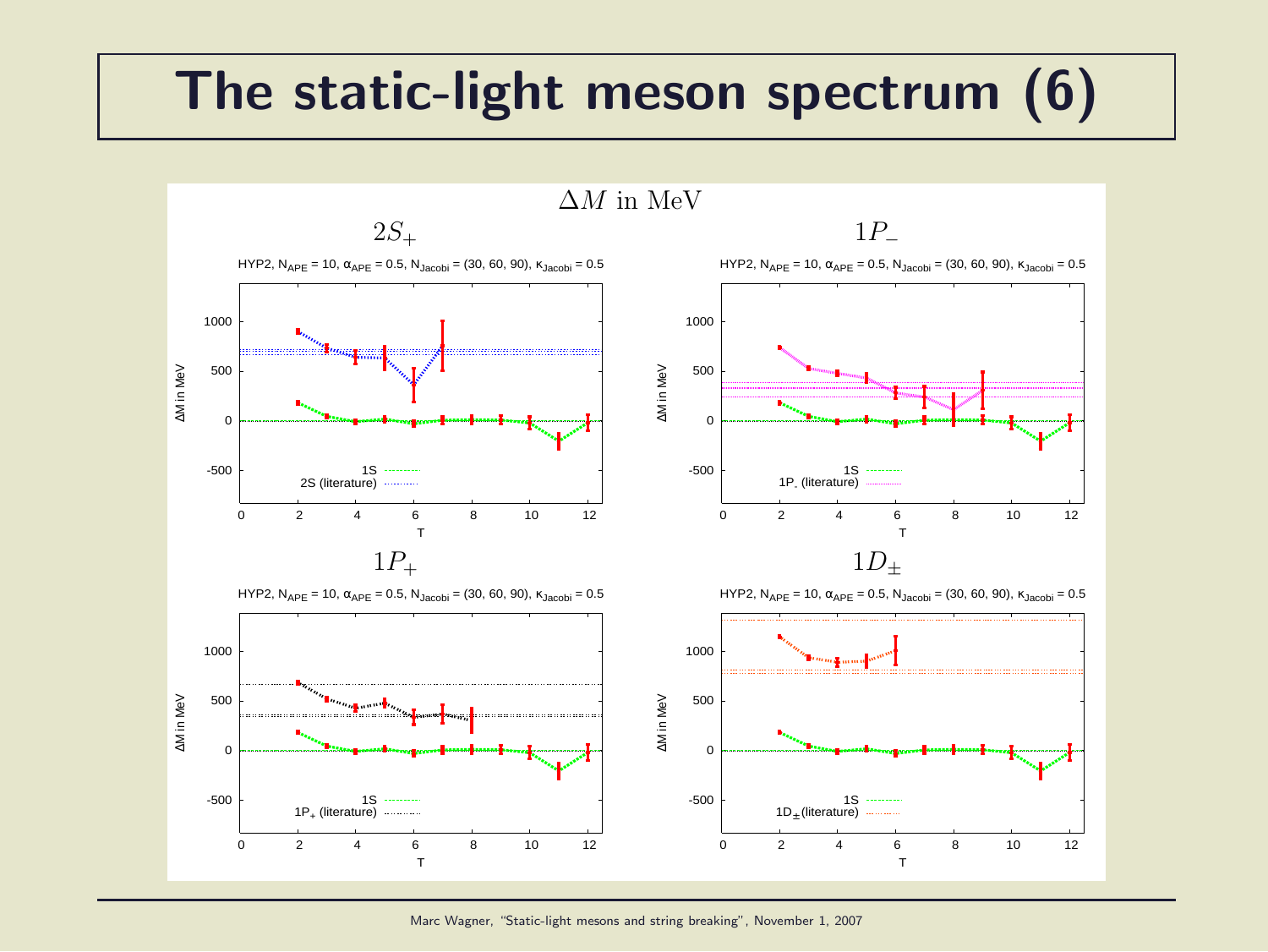## Smearing of links in time direction (1)

- There is some freedom regarding the choice of the static quark action.
- Exploit this freedom to reduce the static quark self energy.
- In the following two different techniques will be compared:
	- Fat links in time direction:

$$
U(x, x + e_0) \rightarrow P_{SU(3)}\Big(\epsilon U(x, x + e_0) + \sum_{j=\pm 1, \pm 2, \pm 3} U(x, x + e_j)
$$
  

$$
U(x + e_j, x + e_j + e_0)U(x + e_j + e_0, x + e_0)\Big).
$$

 $∗$  Optimal weight (from lattice perturbation theory):  $\epsilon = 0.0$ .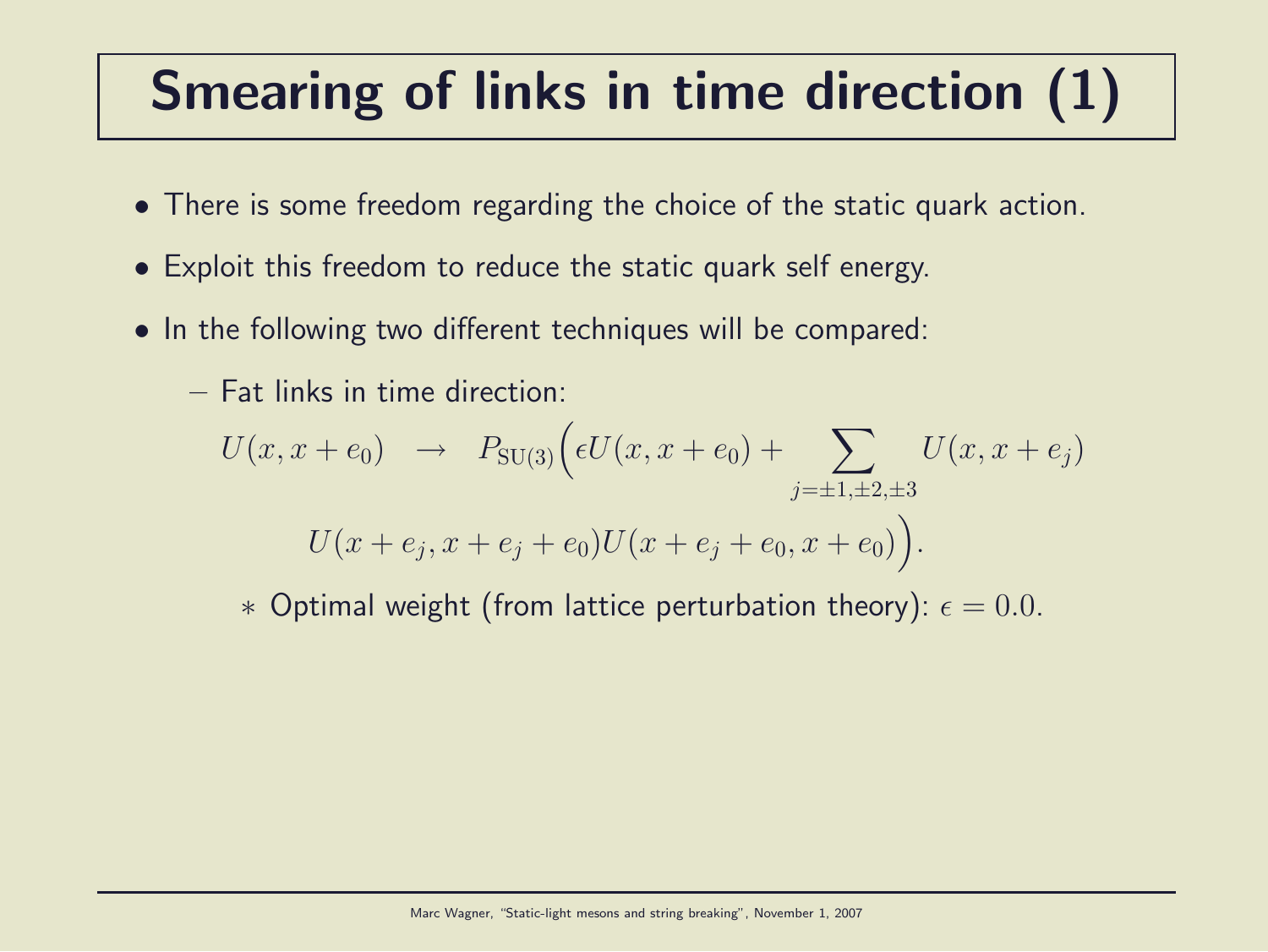# Smearing of links in time direction (2)

- HYP links in time direction:
	- ∗ Rather "complicated formulas".
	- ∗ Essentially three smearing steps similar to the fat link case, but do not allow links, which are separated more than one lattice site from the original link (HYP  $\rightarrow$  smearing inside a HYPercube).
	- $*$  Three parameters  $(\alpha_1, \alpha_2, \alpha_3)$  (weights of the three smearing steps):
		- · HYP1 ( $\alpha_1 = 0.75$ ,  $\alpha_2 = 0.60$ ,  $\alpha_3 = 0.30$ ): approximate maximization of the average of the smallest plaquette.
		- · HYP2 ( $\alpha_1 = 1.00$ ,  $\alpha_2 = 1.00$ ,  $\alpha_3 = 0.50$ ):
			- approximate minimization of the noise-to-signal ratio of the static-light pseudoscalar corelation function.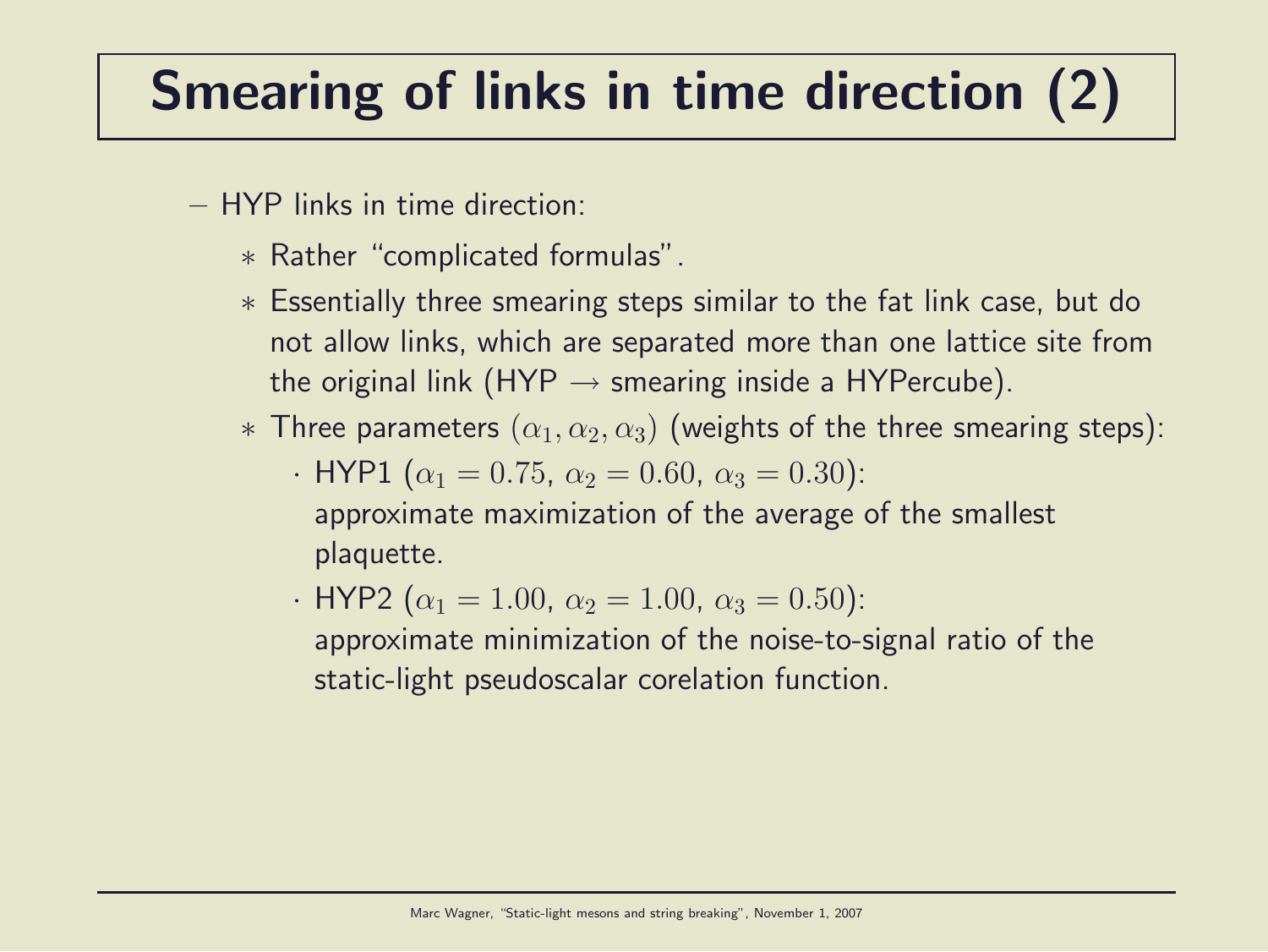## Smearing of links in time direction (3)

• The static quark self energy is significantly reduced, when using smeared links in time direction; this in turn reduces statistical errors for effective meson masses.

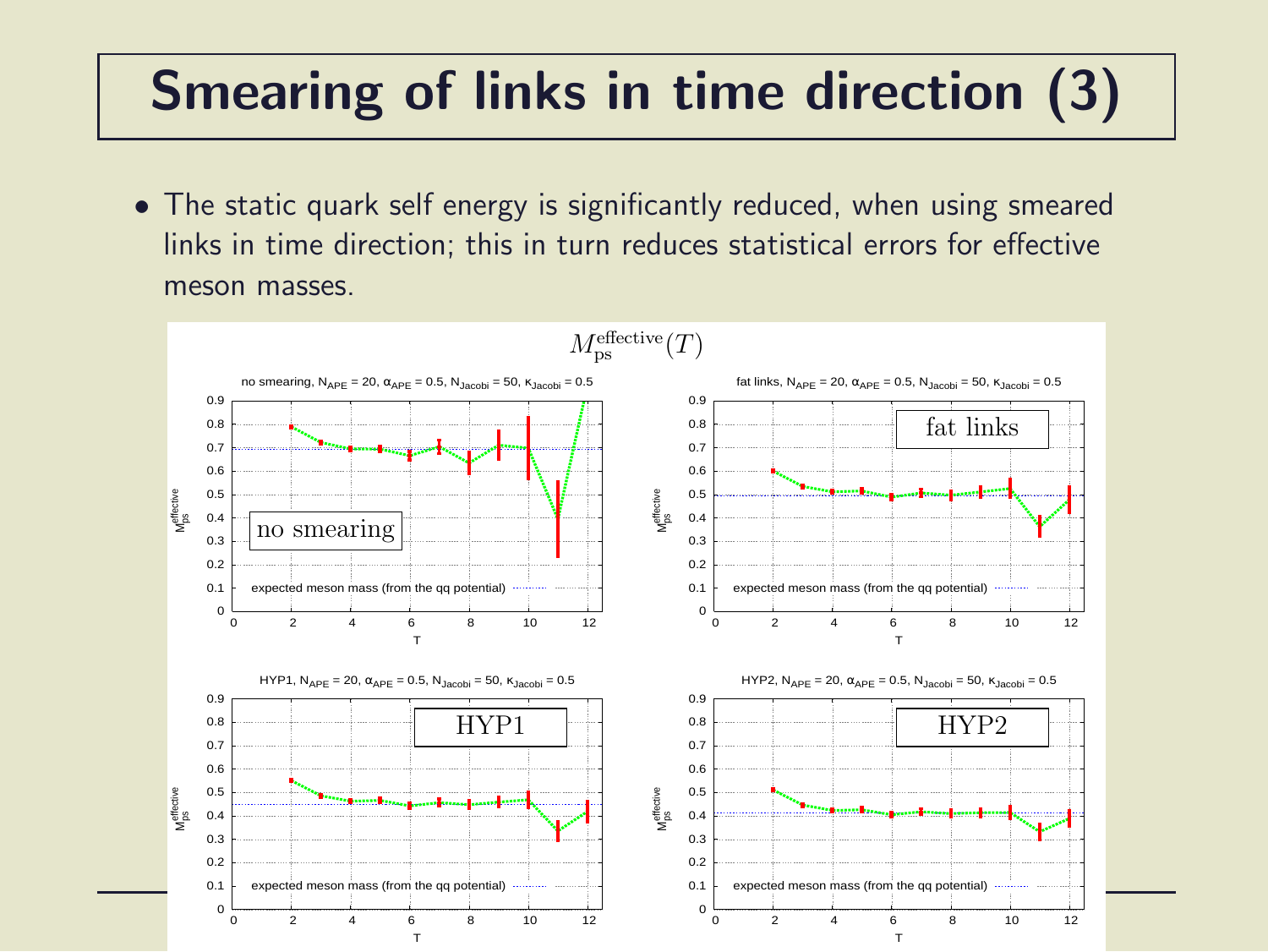## Smearing of links in time direction (4)

• The static quark self energy is significantly reduced, when using smeared links in time direction; this in turn reduces statistical errors for the static quark antiquark potential.

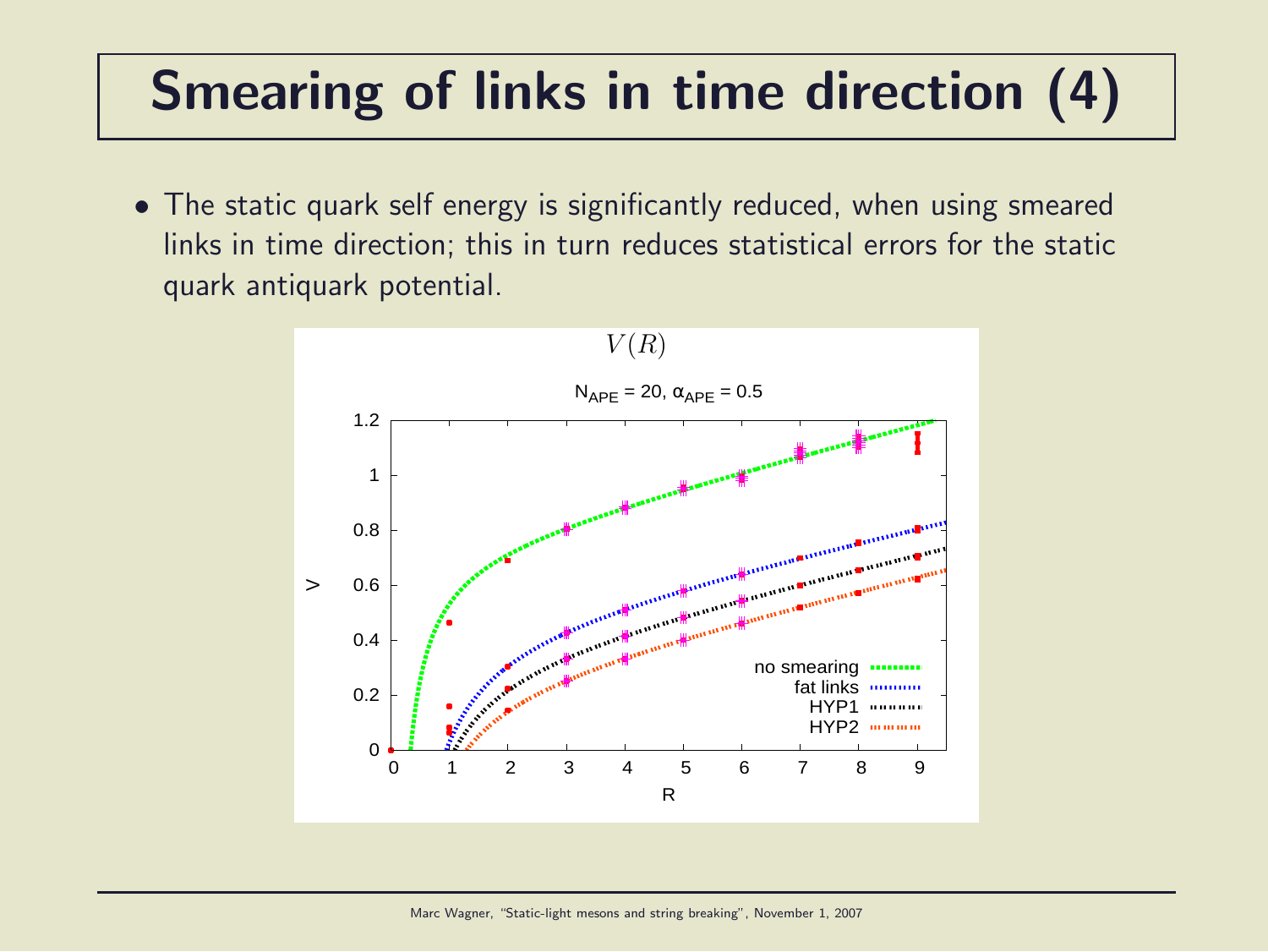#### Jacobi smearing of light quark operators

• Enhance the ground state overlap by using Jacobi smeared light quark operators, i.e. create a state with a certain extension, which is similar to the corresponding meson:

$$
q^{(N)}(x) = q^{(N-1)}(x) + \kappa \sum_{j=\pm 1, \pm 2, \pm 3} U(x, x + e_j) q^{(N-1)}(x + e_j).
$$

• Effective meson masses reach their plateaux for significantly smaller  $T$ , when Jacobi smearing is applied.

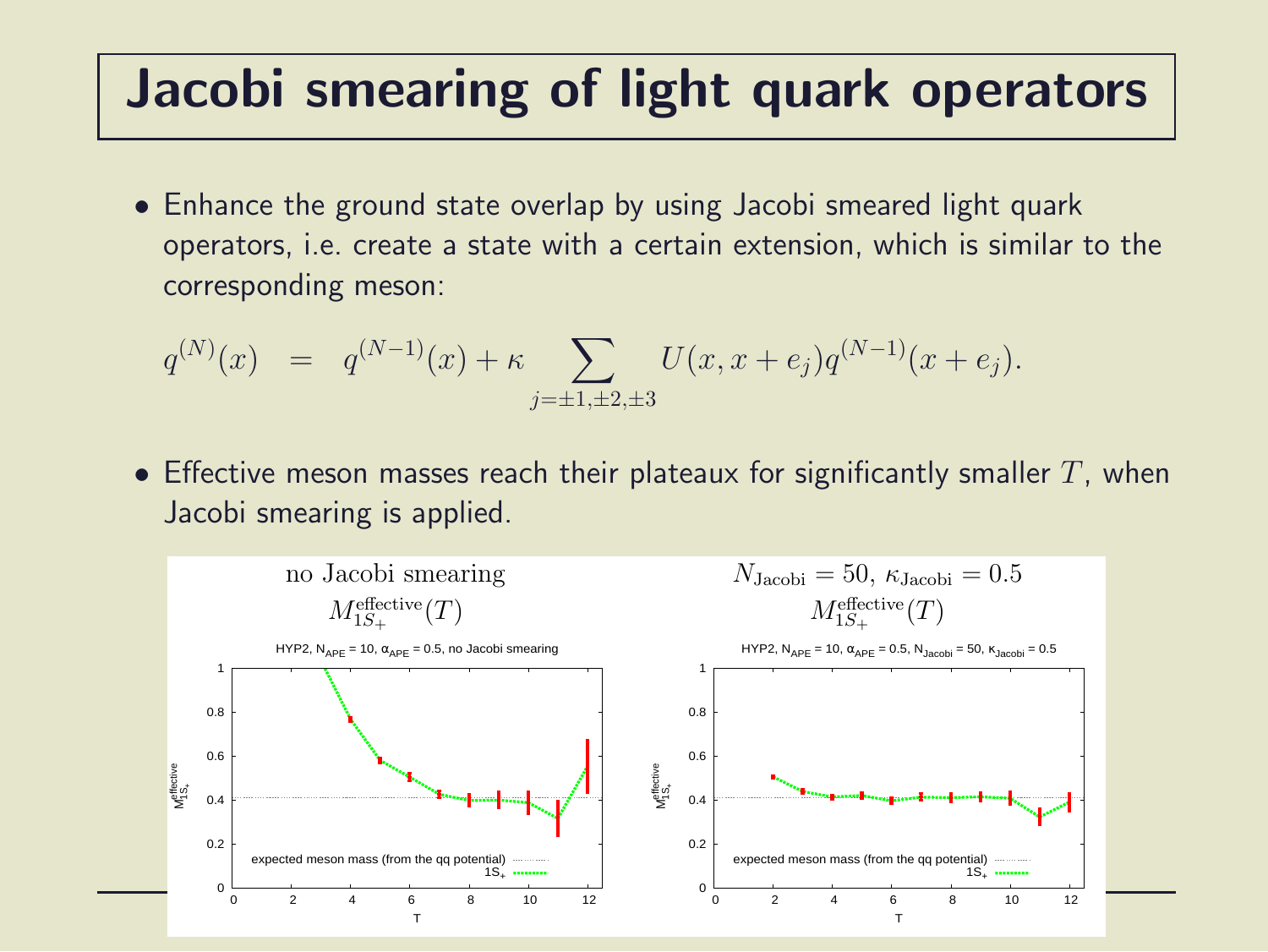## APE smearing of spatial links (1)

• Enhance the ground state overlap by using APE smeared spatial links, i.e. create a state with a certain extension, which is similar to the corresponding meson:

$$
U^{(N)}(x, x + e_k) = P_{SU(3)}(U^{(N-1)}(x, x + e_k)
$$
  
+ $\alpha \sum_{j=\pm 1, \pm 2, \pm 3, j \neq \pm k} U^{(N-1)}(x, x + e_j)U^{(N-1)}(x + e_j, x + e_j + e_k)$   

$$
U^{(N-1)}(x + e_j + e_k, x + e_k)).
$$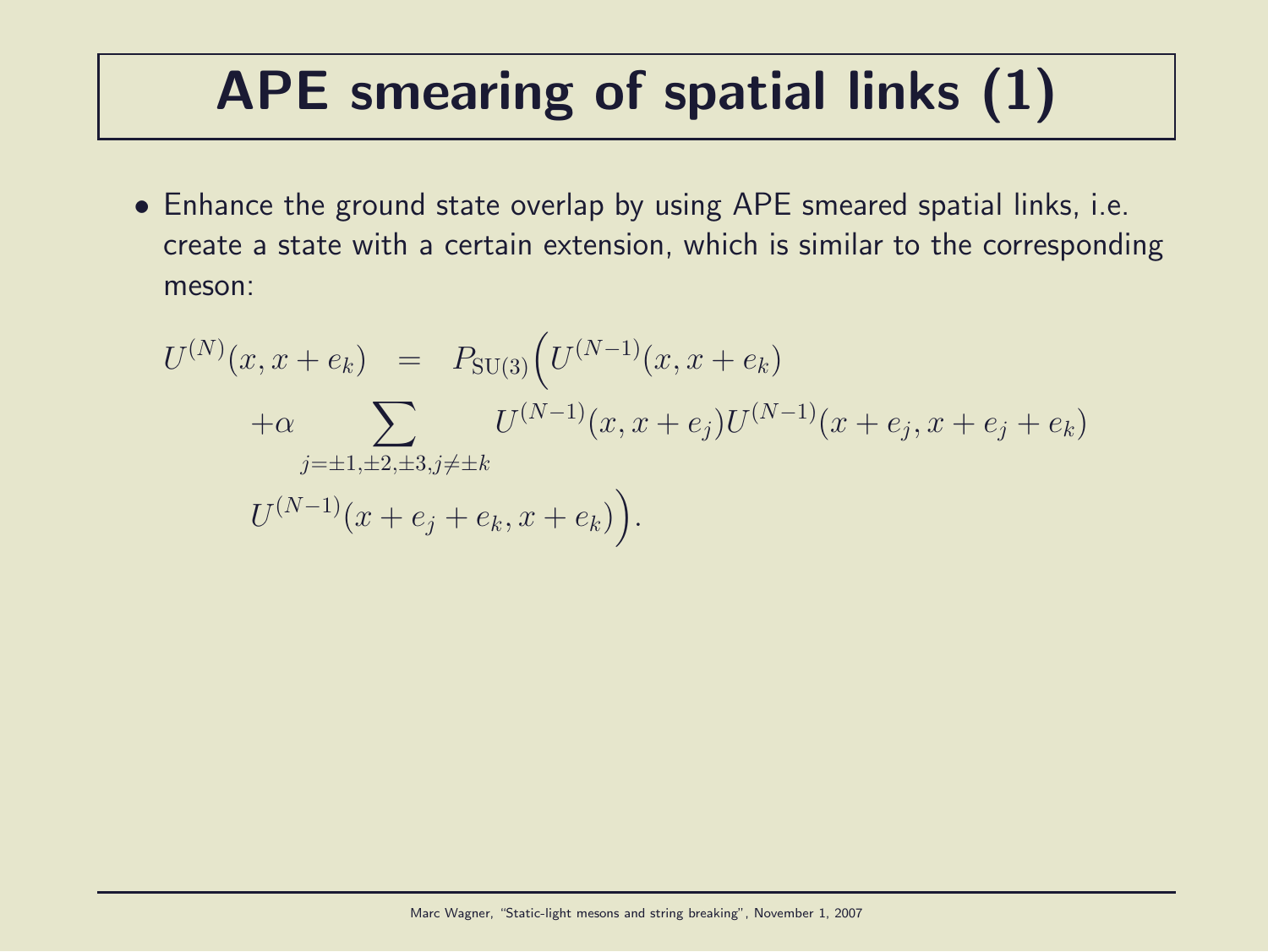## APE smearing of spatial links (2)

• Effective meson masses reach their plateaux for smaller  $T$ , when APE smearing is applied; moreover, statistical errors are significantly reduced.

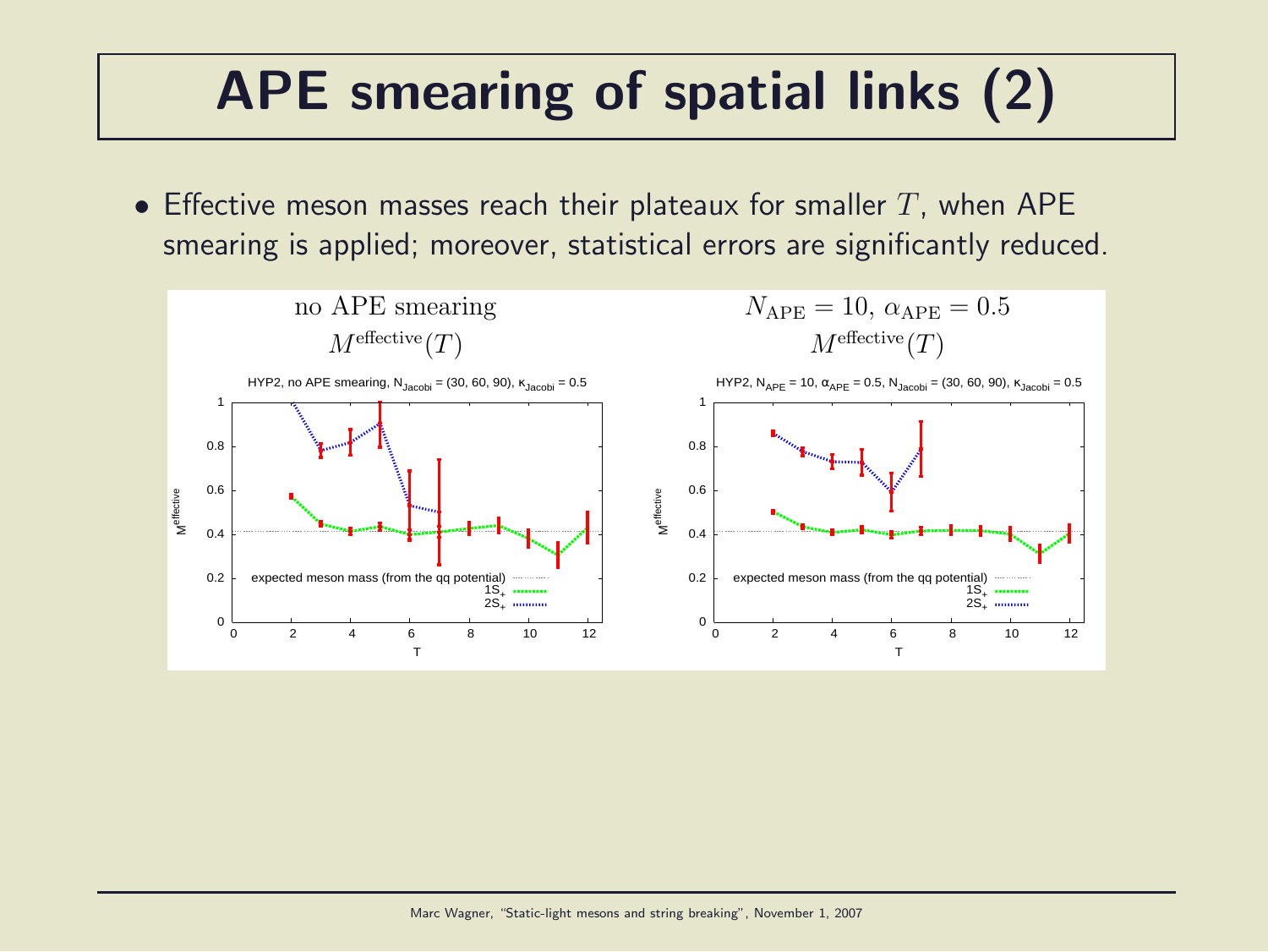#### Summary

- There is consistency between the pure Wilson loop static quark antiquark potential and the mass of the static-light pseudoscalar meson, i.e. a string breaking distance of  $\approx 1.25$  fm can be expected.
- The static-light meson spectrum is in qualitative agreement with results from **literature**
- Extensive use of smearing techniques is necessary, to obtain an acceptable signal-to-noise ratio.